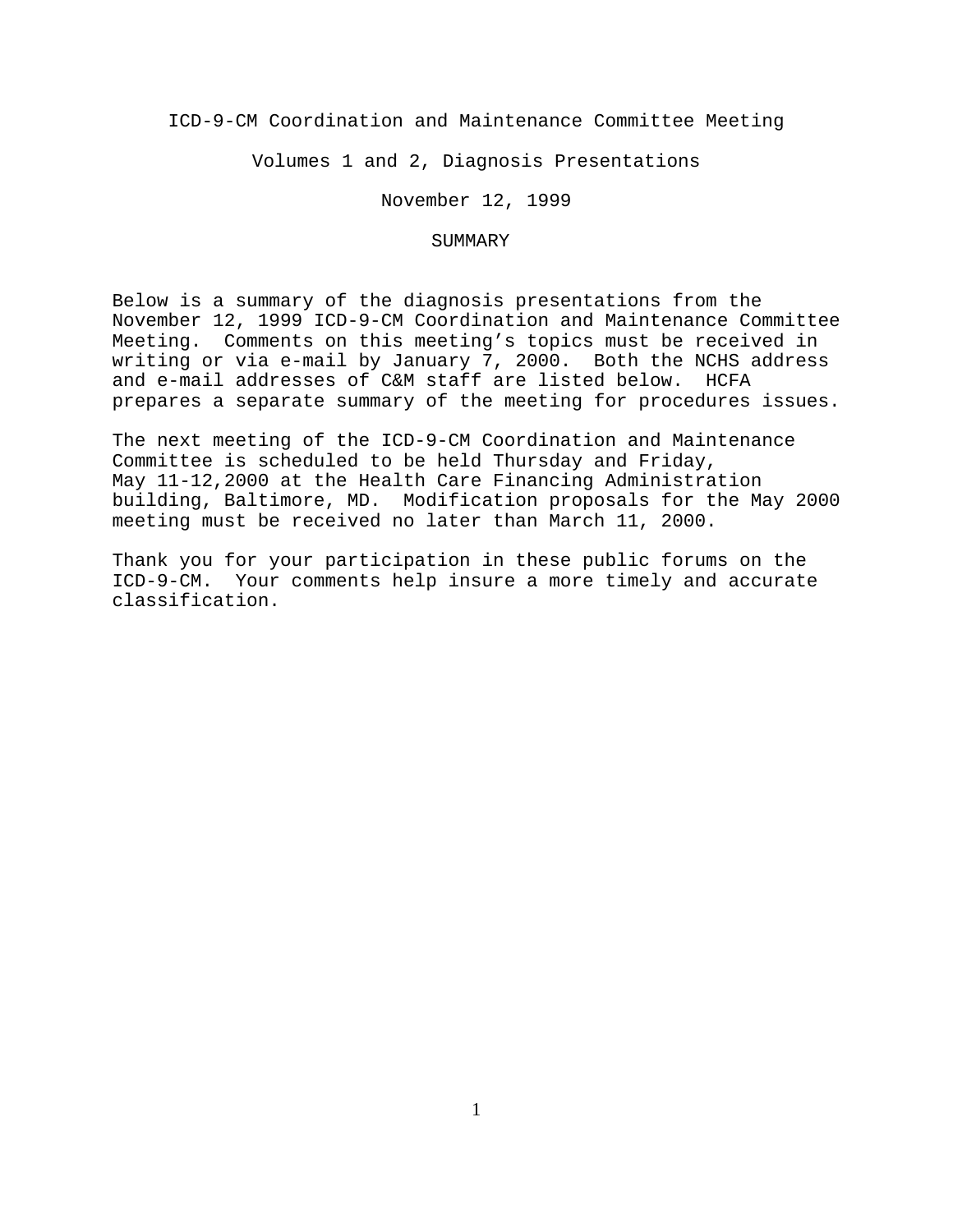ICD-9-CM Volume 1 and 2, Diagnosis Coding Issues

Mailing Address:

National Center for Health Statistics Coordination and Maintenance Committee 6525 Belcrest Road, Room 1100 Hyattsville, Maryland 20782

Fax: (301)458-4022

| Donna Pickett:  | Room 1100 (301) 458-4200<br>$E$ -mail: dfp4@cdc.qov |
|-----------------|-----------------------------------------------------|
| Amy Blum:       | Room 1100 (301) 458-4200<br>$E$ -mail: alb8@cdc.qov |
| David Berglund: | Room 1100 (301)458-4200<br>$E$ -mail: zhc2@cdc.qov  |
| Lizabeth Wing:  | Room 1100 (301)458-4200<br>E-mail: llw4@cdc.gov     |

NCHS Home Page: http://www.cdc.gov/nchswww/about/otheract/icd9/icd9hp2.htm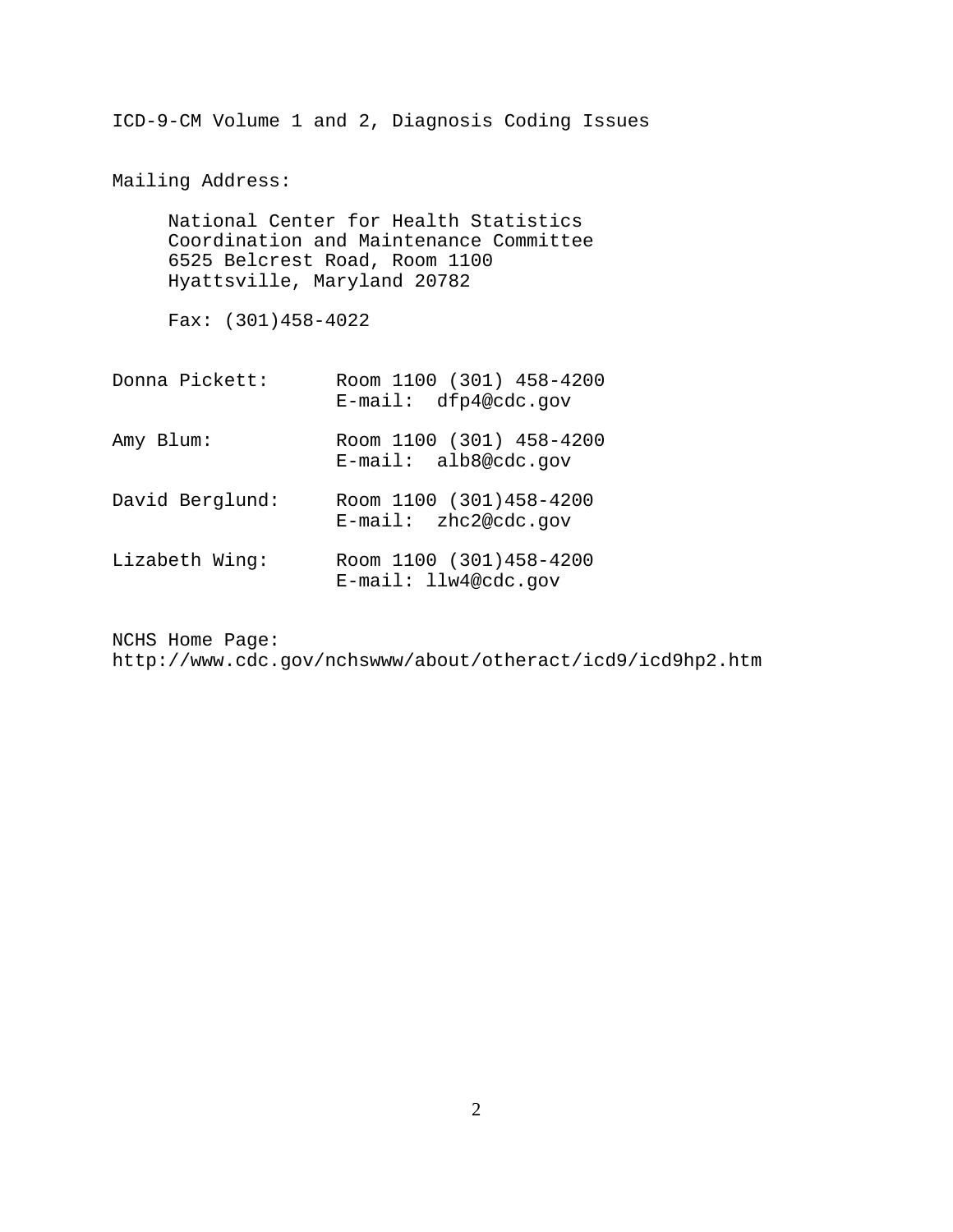ICD-9-CM Coordination and Maintenance Committee Meeting

Volumes 1 and 2, Diagnosis Presentations

November 12, 1999

#### SUMMARY

## Welcome and Announcements

Donna Pickett welcomed all in attendance to the diagnosis portion of the C&M meeting. She made a brief statement on the status of the ICD-10-CM, that it is still under development and said a detailed update will be given at the May 2000 meeting.

Since Continuing Education certificates were not available at the conclusion of the meeting Donna asked that participants in need of a CE certificate indicate "CE" on the sign-in log. These will be mailed from NCHS.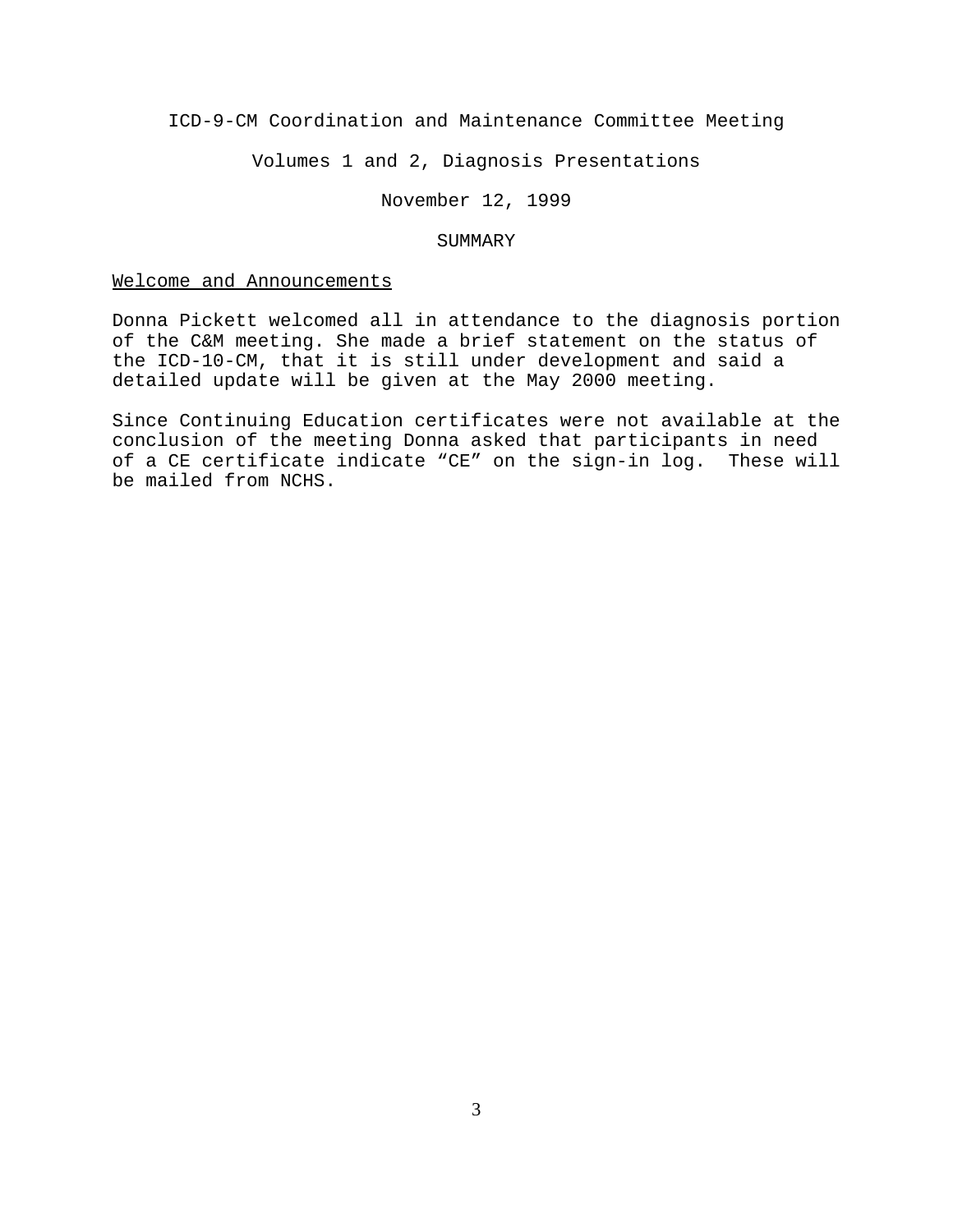SUMMARY OF COMMENTS AND DISCUSSION OF VOLUMES 1 AND 2 TOPICS The following topics were presented at the meeting. (see attached topic packet):

# Irritable bowel syndrome

Dr. G. F. Longstreth from Kaiser Permanente, San Diego, CA, representing the Multinational Working Team to Develop Criteria for Functional gastrointestinal Disorders (ROME Committee), gave an overview of irritable bowel syndrome and the ROME Committee's work defining this syndrome. Overheads used for this presentation are in the attached file [PDF file, ICD1199A.PDF]. Following the presentation and review of the coding proposal audience members had questions about what to do with the current inclusion terms that are proposed to be deleted from code 564.1. Should these terms be indexed to 564.9, elsewhere or deleted from the index? Dr Longstreth said they are outdated terms. Some audience participants felt that the terms may still be in use by some of the medical community, to mean irritable bowel syndrome and should be left in the index. It was also noted that the term "spastic colon" should have been added to the proposal at 564.1.

# Dementia with behavioral disturbances

Dr. Michael First, representing the American Psychiatric Association, presented this topic. There was a suggestion to add inclusion terms, to the proposed code 294.11, for those conditions considered to be a behavioral disturbance (such as wandering, aggressive behavior). Similarly, it was also suggested to have an excludes note for those conditions not considered a behavioral disturbance (such as delusions).

## Acute transverse myelitis

There were no comments on this topic.

### Plica syndrome

One audience member asked whether plica syndrome only occurs in the knee joint.

# Postmenopausal status

Cynthia Lowe, NYHIMA, presented background information regarding the need for this new code. It was suggested that inclusion terms for "artificial" and "natural" be added to the proposed new code. There was also discussion of how this code differs from the osteoporosis screening code which was discussed at the November 1998 meeting. The newly proposed code is not intended to be used only for postmenopausal women who present for screening for osteoporosis since there may be other reasons an asymptomatic postmenopausal woman presents for an encounter.